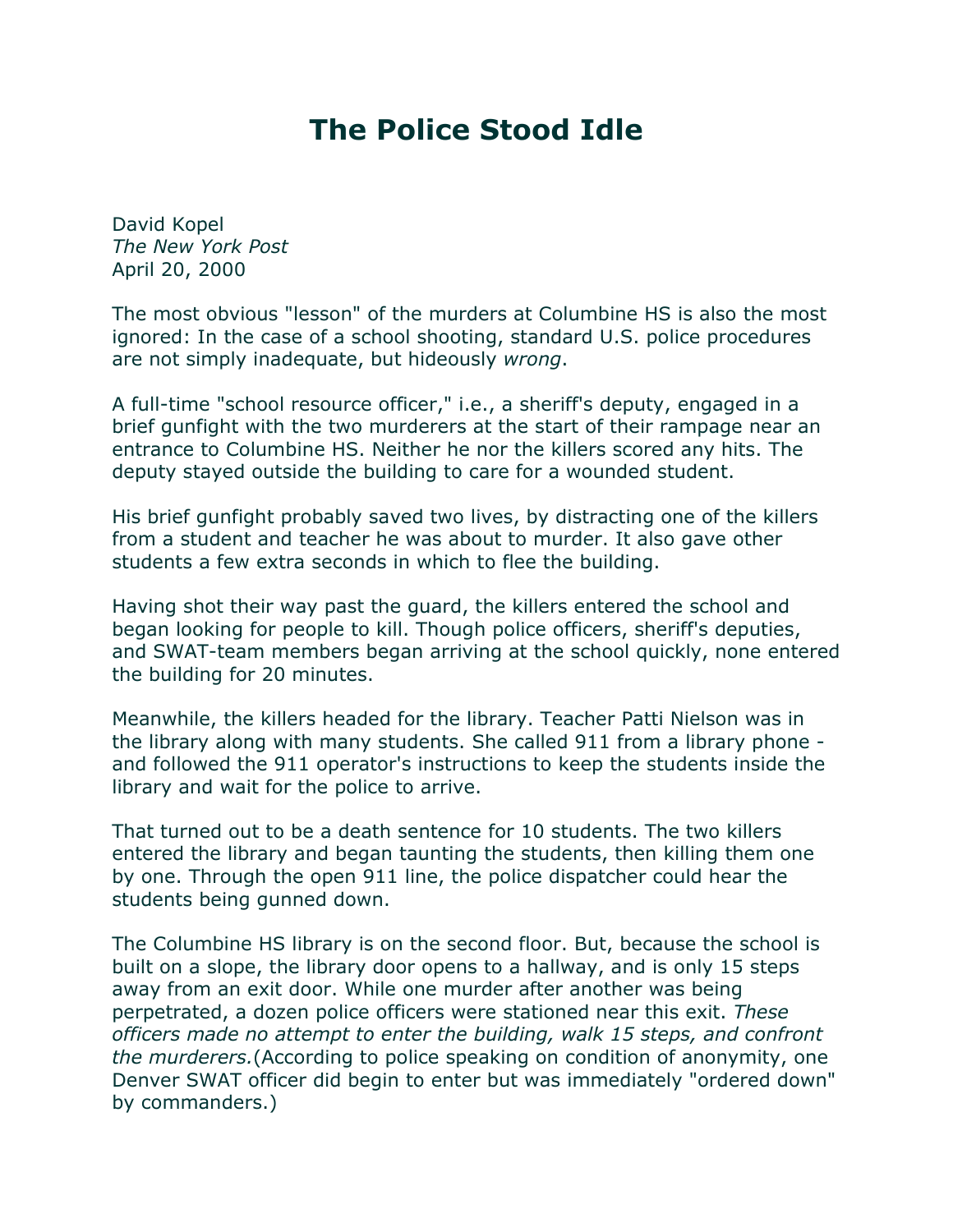Twenty minutes after the rampage began, three SWAT officers were finally sent into the building - on the first floor, on the side of the building furthest from the library, where killings were in progress. Finding students rushing out of the building, they decided to escort students out, rather than track down the killers. This began a police program to "contain the perimeter": Officers went from room to room, frisking students, searching closets and taking students out of the building. These procedures were followed in case there were more gunmen, or in case the killers were trying to blend in with other students.

The two murderers eventually tired of the library killings, and went downstairs to the cafeteria. More students were hiding in a room nearby, with the door locked. The two murderers attempted to shoot off the lock, and enter that room.

Students in the room had called 911 and the line was open, so again the killers' location was known. Many officers were massed near the cafeteria door. They knew where the murderers were. They knew that the murderers were attempting to get into a room to kill more people. *The police stood idle.*

Failing to shoot their way into the room near the cafeteria, the killers returned to the library. The students were still there, some dead, some wounded, waiting for the police to come. But instead of resuming their spree, the two murderers killed themselves.

The police, meanwhile, continued "containing the perimeter" one room at a time. It took hours for them to get to the library. In another second-floor room, science teacher Dave Sanders bled to death. He might have been saved by faster action - as was every wounded student who received prompt medical attention.

Many of the SWAT officers on the scene that day were horrified that their commanders had forbidden them to assault the killers. The Jefferson County Sheriff's office felt vulnerable enough to second-guessing that it asked members of the infamous Los Angeles SWAT team to analyze the response at Columbine. The LAPD officers concluded that the SWAT teams on the Columbine scene had followed standard procedures.

Indeed, they had. About 90 percent of SWAT team call-outs are no-knock break-ins of the homes of suspected drug dealers. There is no earthly reason why a police officer should die just to arrest a drug dealer.

Columbine, however, was different. Children were being murdered. Nevertheless, the officer-safety rule prevailed.